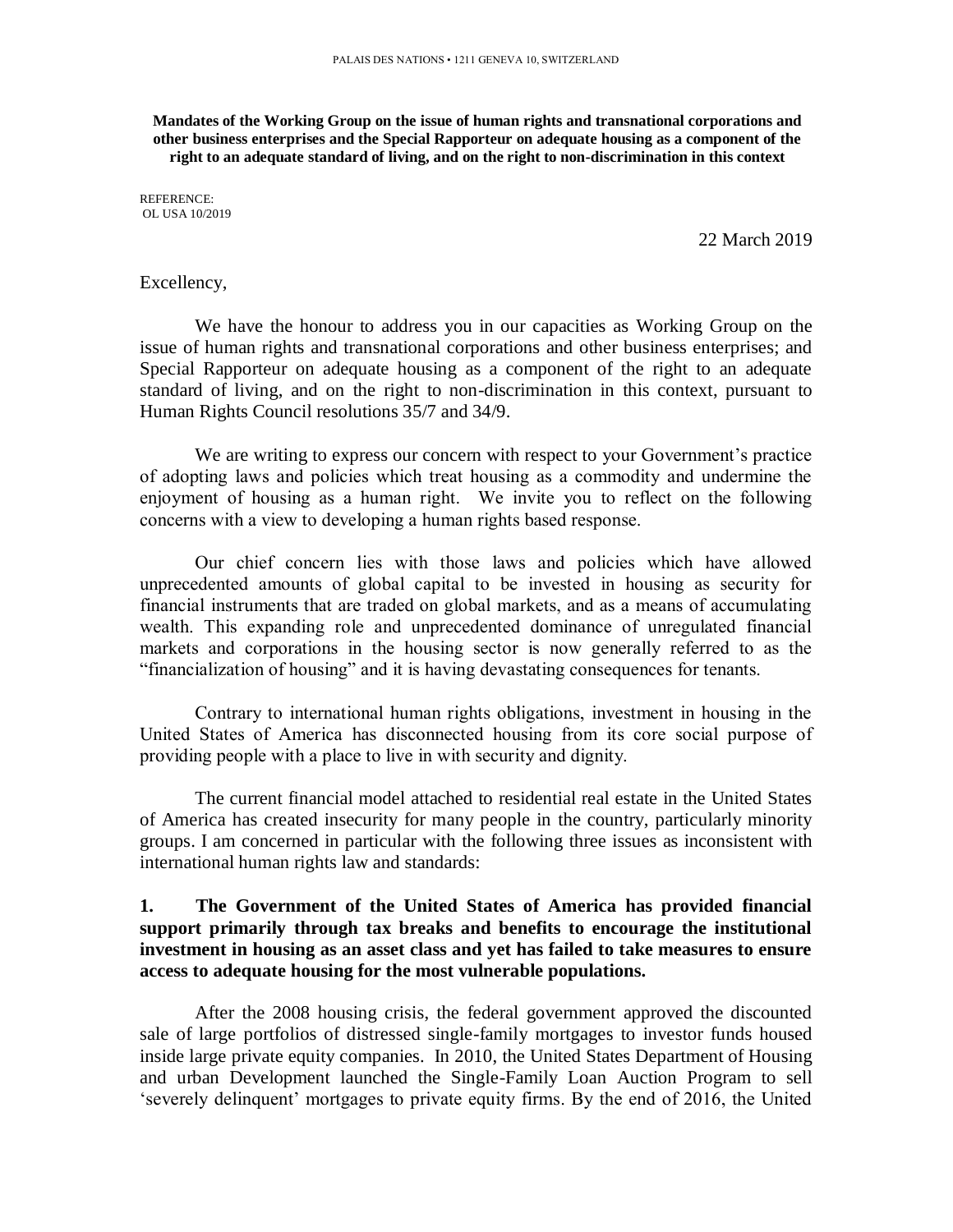States Department of Housing and Urban Development, and the Government backed agencies of Fannie Mae and Freddy Mac, auctioned at least 176,760 delinquent mortgages at prices that were heavily discounted. As much as 95 percent of these mortgages were bought by private equity firms, and many were turned into private rental properties – creating an entirely new type of rental accommodation. Those firms had no binding requirement to protect those families affected by the foreclosure crisis and they had no mandate to keep families in place or make a certain number of homes available to low-income families. Single-family homes now represent 34.8% of the rental market in the United States of America, which constitutes a 4% increase from 2005 to 2016.

National government policy focused on deregulation and the provision of tax benefits, has facilitated the treatment of foreclosed homes as a means of wealth extraction for private equity firms and corporate landlords. Most of these actors, including Blackstone's subsidiary, Invitation Homes, organize single and multi-family dwellings they own as Real Estate Investment Trusts (REITs). As of August 2017, REITs on the New York Stock Exchange possessed a total value of over US\$1 trillion. In 2017, nearly 225 REITs were traded actively on the New York Stock Exchange and other markets.

The Government's favourable tax treatment of REITs and their designation as a separate asset class has led to their proliferation. The tax benefits of REITS include for example, that REITs pay no corporate tax as long as 90 percent of a REIT's profits are floated to the unit holder/shareholder; all expenses related to a REIT's rental activities can be deducted just as business expenses can be written off by a corporation; and while the dividend payments made by a REIT are taxed to the shareholder as ordinary income, a portion of the dividends paid by REITs may constitute a non-taxable return of capital, which not only reduces the unit holder's taxable income in the year the dividend is received, but also defers taxes on that portion until the capital asset is sold.

The Government has also contributed to the financialization of housing through direct fiscal support of private equity firms. In January 2017, Fannie Mae announced it would securitize US\$1 billion of the debt held by Blackstone Subsidiary, Invitation Homes', collateralized by their rental homes. Such favourable treatment has created a profit driven incentive for private equity firms and REITs to invest in the rental housing market.

On the whole, federal housing spending supports homeowners in the form of tax breaks, and among all homeowners it is the wealthiest that receive the largest share of federal subsidies. The richest one-fifth of homeowners, who do not face burdens of housing affordability, reap the greatest share at 72.6 percent of the US\$68.1 billion mortgage interest deduction benefits. Of all federal housing spending, which totaled US\$190 billion in 2015, high-income households with annual incomes of US\$200,000 or more received four times the amount of housing subsidies than low-income households.

**2. The Government of the United States of America has failed to encourage sub-national governments to enact legislation that regulates rent increases, fines and**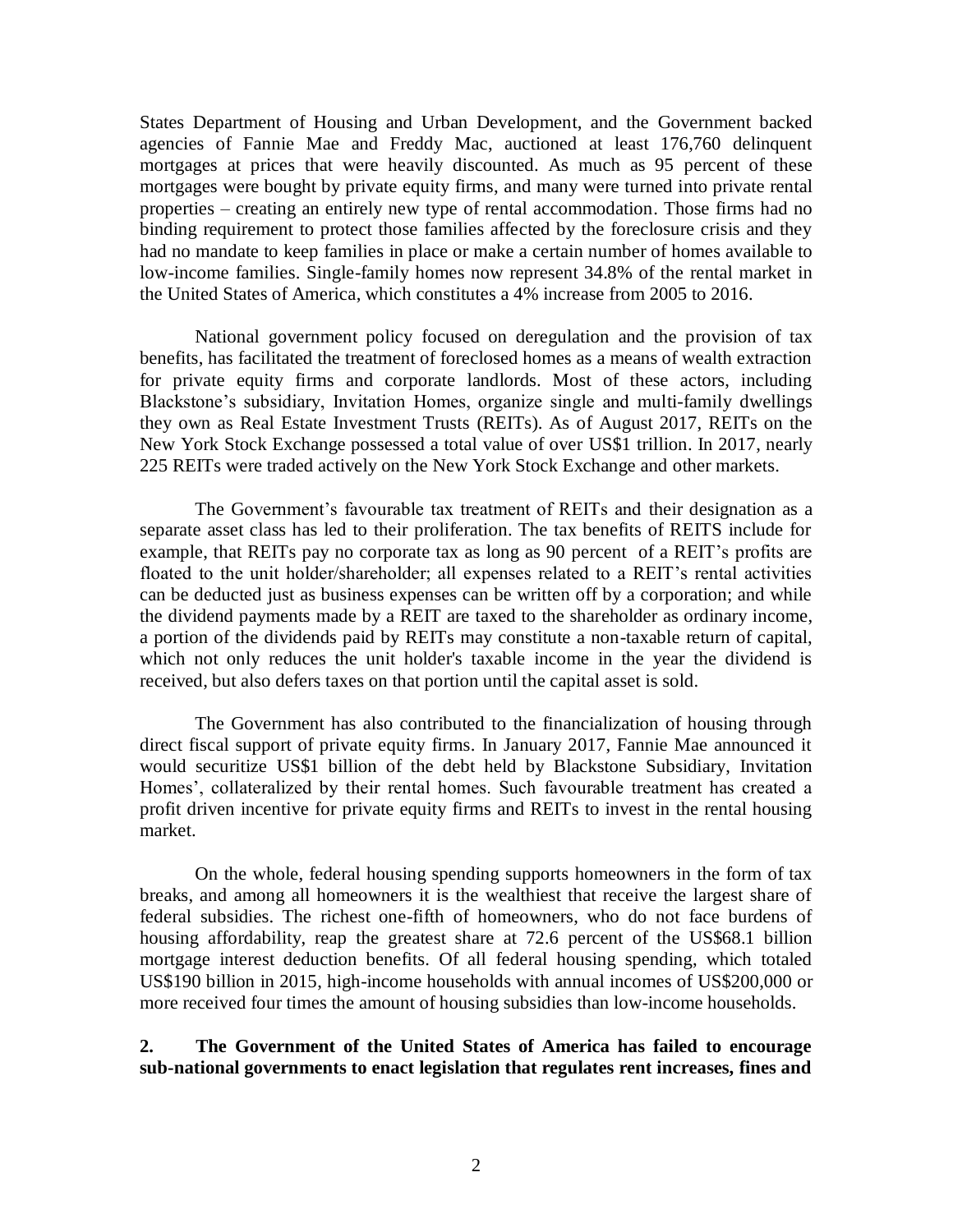### **penalties leading to rental prices that are not commensurate with average wage increases.**

Rents in the United States of America increased by 22 percent on average between 2006 and 2014, while average incomes decreased by six percent. In some places, the problem is more acute. In Oakland, California, for example, information received suggests that Invitation Homes is raising rents by 10 percent per year, which is twice the average rent increase in the rental market for that area. The increasing gap between rental prices and median wages is driving renters out of their homes, forcing them to relocate at some distance from their places of employment, extended family members, and communities and contributing to homelessness.

It has been reported that Invitation Homes and Starwood Waypoint impose a number of fees on tenants – regardless of whether they can afford these fees, and when the failure to pay can lead to an eviction. This includes fees for property maintenance (regardless of whether the property is well maintained), and late payment penalties. According to information received, Invitation Homes penalizes late payment of rent by up to US \$100, even if they are late by one minute, or was due to an error by invitation Homes' computer system. Invitation Homes allegedly charges US\$30 for the use of debit cards to pay rent. While these punitive fees reduce housing security for many, they helped raise earnings for Invitation Homes by 20 to 30 percent a year.

## **3. All of these acts and omissions are disproportionately affecting African American households, and other minority groups contrary to the United States of America's obligations under the Convention on the Elimination of All Forms of Racial Discrimination (CERD).**

CERD requires States to guarantee the right of everyone, without distinction as to race, colour, or national or ethnic origin, to equality before the law, economic and social rights including the right to housing.

Corporate landlords, like Invitation Homes, are concentrating their property acquisitions in neighbourhoods of colour. In California and Fulton Georgia, for example, the highest levels of investments by private equity firms like Invitation Homes, were in communities that were over 70% African-American. Neighborhoods that have a higher concentration of African-Americans have a higher rate of tenants receiving eviction notices. Large corporate landlords are more likely to pursue evictions over a 'mom and pop' landlord. One corporation, Starwood Waypoint provided nearly one-third of all of its tenants with eviction notices. In Atlanta, Georgia, statistics show that the corporate landlords in that area were 18 percent more likely to issue eviction notices than the smaller firms. More than 7,400 families are evicted every day, resulting in the eviction of millions ever year.

The financialization of residential real estate undermines the enjoyment of the right to housing and non-discrimination in that context. Because the business model associated with financialization demands short-term high yield profits, there is extreme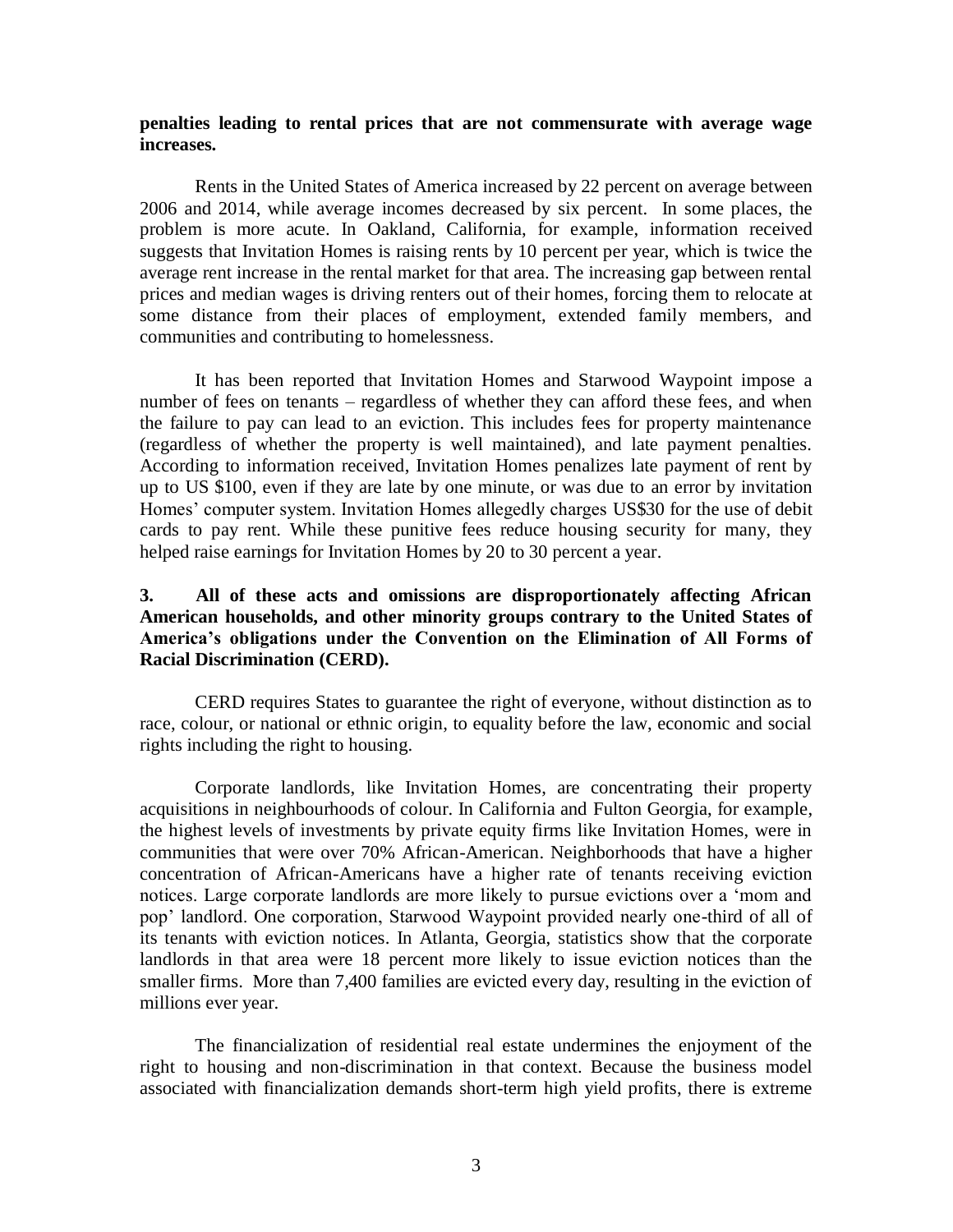pressure placed on locating and purchasing housing that is deemed "undervalued" which often means housing that is affordable and hence where the most vulnerable communities are located. Once purchased, financialization requires securing the highest possible return on investment through the persistent extraction of profits through monthly rents. The result of this is the constant escalation of housing costs for tenants. Turning housing into an investment leads to decision-making that is investor centric, rather than tenant centered. When the focus is on maximising profits, housing becomes less affordable, less available, less secure, and less habitable.

We would like to draw your attention to Art. 5(e) sub section (iii) of the Convention on the Elimination of all forms of Racial Discrimination, ratified by your Government on 21 October 1994, which requires States Parties to prohibit and to eliminate racial discrimination in all its forms and to guarantee the right of everyone, without distinction as to race, colour, or national or ethnic origin, to equality before the law, notably in the enjoyment of economic and social rights, including the right to housing.

As you may know, according to international human rights law, your Government is required to take progressive measures, to the maximum of available resources, to ensure access to adequate housing for all without discrimination. It is not clear that your Government is currently meeting this standard.

We are encouraged to hear that in the 2019 Budget of the U.S. Government, there was a 26.5 per cent increase in funding for tenant-based rental assistance, including Section 8 rental vouchers. Nevertheless, it has been reported that your Government is seeking to rollback regulatory frameworks, like the Housing Protection Act, that serve to protect minority groups from discrimination in the rental housing sector. We are also concerned that recent decisions on certain regulatory frameworks fail to address the systemic issues leading to the financialization of housing. For example, the rollback on the Dodd-Frank Wall Street Reform and Consumer Protection Act, as well as the decision to no longer classify non-bank financial institutions like asset managers and private equity firms as 'systemically important' thereby not subjecting them to certain Government regulation will incentivize the financialization business model and lead to increase housing costs at the expense of the most vulnerable.

To address the issue of financialization and its impact on the enjoyment of the right to housing, your Government must develop policies and laws that include a full range of taxation, regulatory and planning measures in order to re-establish housing as a human right, promote an inclusive housing system, prevent speculation and limit the extraction of profits at the expense of tenants. This will require a transformation of the relationship between your Government and the financial sector, whereby human rights implementation becomes the overriding goal.

In this context, we would like to bring to your Excellency's Government attention the UN Guiding Principles on Business and Human Rights (UNGPs) which remind States that they must protect against human rights abuse by business enterprises within their territory and/or jurisdiction. As part of their duty to protect against business-related